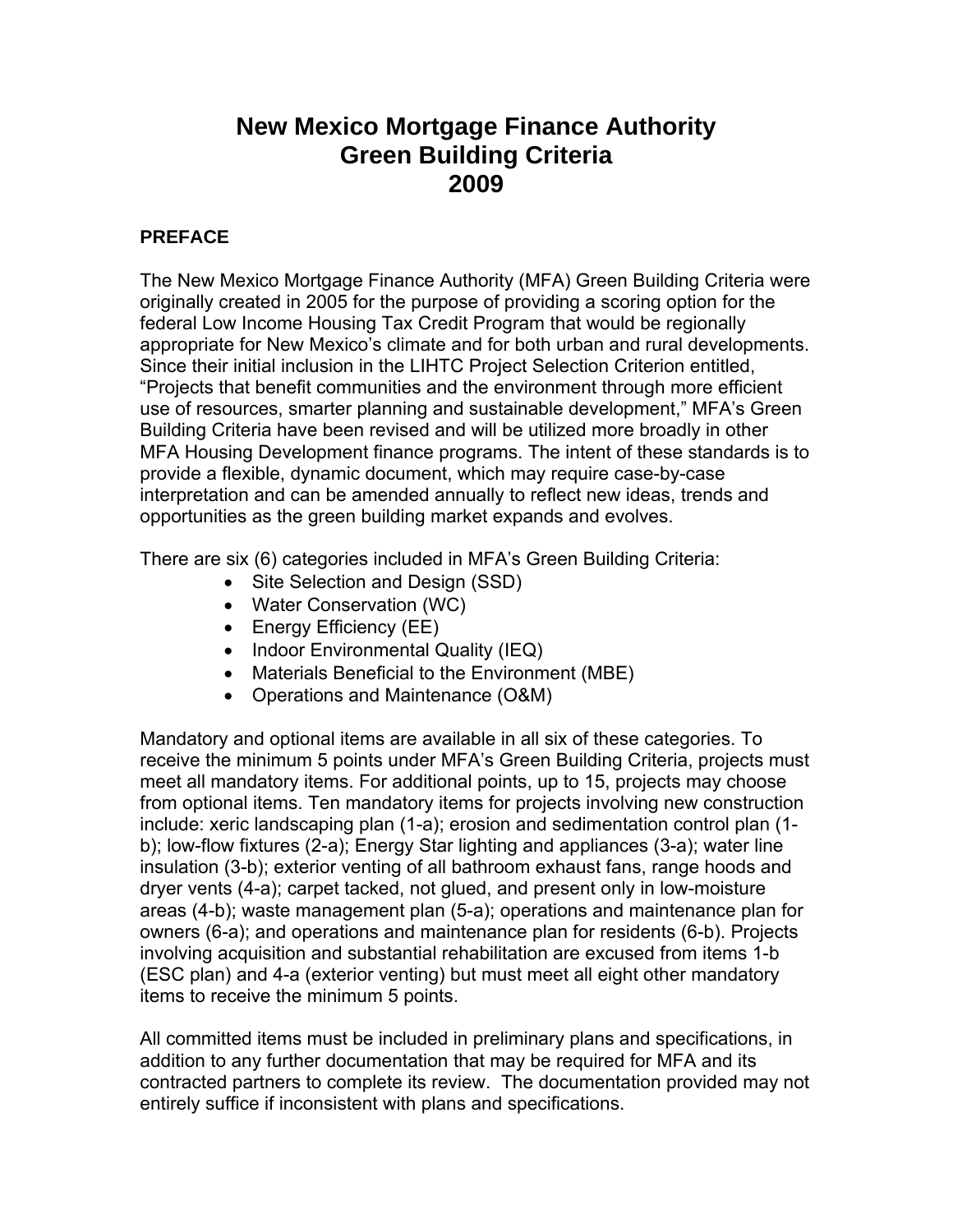# **MFA Green Building Criteria Checklist 2009**

|                | <b>MFA Green Building Criteria</b>                            | <b>Scoring</b>         | Check if<br><b>Committed</b> | Check if<br>additional<br><b>Documentation</b><br>is Provided | For<br><b>MFA's</b><br>Use |
|----------------|---------------------------------------------------------------|------------------------|------------------------------|---------------------------------------------------------------|----------------------------|
| $\mathbf 1$    | <b>Site Selection &amp; Design (SSD)</b>                      |                        |                              |                                                               |                            |
| $1-a^*$        | Native, xeric landscaping                                     | Mandatory              |                              |                                                               |                            |
| $1-b^*$        | Erosion & sedimentation control<br>(ESC) plan                 | Mandatory<br>(NC only) |                              |                                                               |                            |
| $1 - c$        | Site close to goods/ services                                 | 1 point                |                              |                                                               |                            |
| $1-d$          | Pedestrian friendly development                               | 1 point                |                              |                                                               |                            |
| $1-e$          | Community garden                                              | 1 point                |                              |                                                               |                            |
| $1-f$          | Preserved existing vegetation                                 | 1 point                |                              |                                                               |                            |
| $1 - g$        | Porous, paved surfaces                                        | 1 point                |                              |                                                               |                            |
| $1-h$          | Shaded paved surfaces                                         | 1 point                |                              |                                                               |                            |
| $1 - i$        | 75% passive solar design                                      | 5 points               |                              |                                                               |                            |
| $1 - j$        | 100% passive solar design                                     | 1 point                |                              |                                                               |                            |
| 2 <sup>2</sup> | <b>Water Conservation (WC)</b>                                |                        |                              |                                                               |                            |
| $2-a^*$        | Low-flow fixtures                                             | Mandatory              |                              |                                                               |                            |
| $2-b$          | Greywater collection                                          | 1 point                |                              |                                                               |                            |
| $2-c$          | Rainwater collection                                          | 1 point                |                              |                                                               |                            |
| $\overline{3}$ | <b>Energy Efficiency (EE)</b>                                 |                        |                              |                                                               |                            |
| $3-a^*$        | Energy Star® lighting and<br>appliances                       | Mandatory              |                              |                                                               |                            |
| $3-b*$         | Insulate all water lines                                      | Mandatory              |                              |                                                               |                            |
| $3-c$          | Energy performance windows<br>and doors                       | 1 point                |                              |                                                               |                            |
| $3-d$          | Design for future active solar<br>power                       | 1 point                |                              |                                                               |                            |
| $3-e$          | Install solar powered devices                                 | 1 point                |                              |                                                               |                            |
| $3-f$          | Solar water heaters                                           | 1 point                |                              |                                                               |                            |
| $3 - g$        | Sealed building envelope                                      | 1 point                |                              |                                                               |                            |
| $3-h$          | High insulation levels - walls,<br>roof & foundation          | 1 point                |                              |                                                               |                            |
| 4              | <b>Indoor Environmental Quality</b><br>(IEQ)                  |                        |                              |                                                               |                            |
| $4-a^*$        | Exterior venting of exhaust fans,<br>range hoods, dryer vents | Mandatory<br>(NC only) |                              |                                                               |                            |
| $4-b*$         | Carpet in low-moisture areas<br>only, tacked down             | Mandatory              |                              |                                                               |                            |
| $4-c$          | Hard surfaced flooring                                        | 1 point                |                              |                                                               |                            |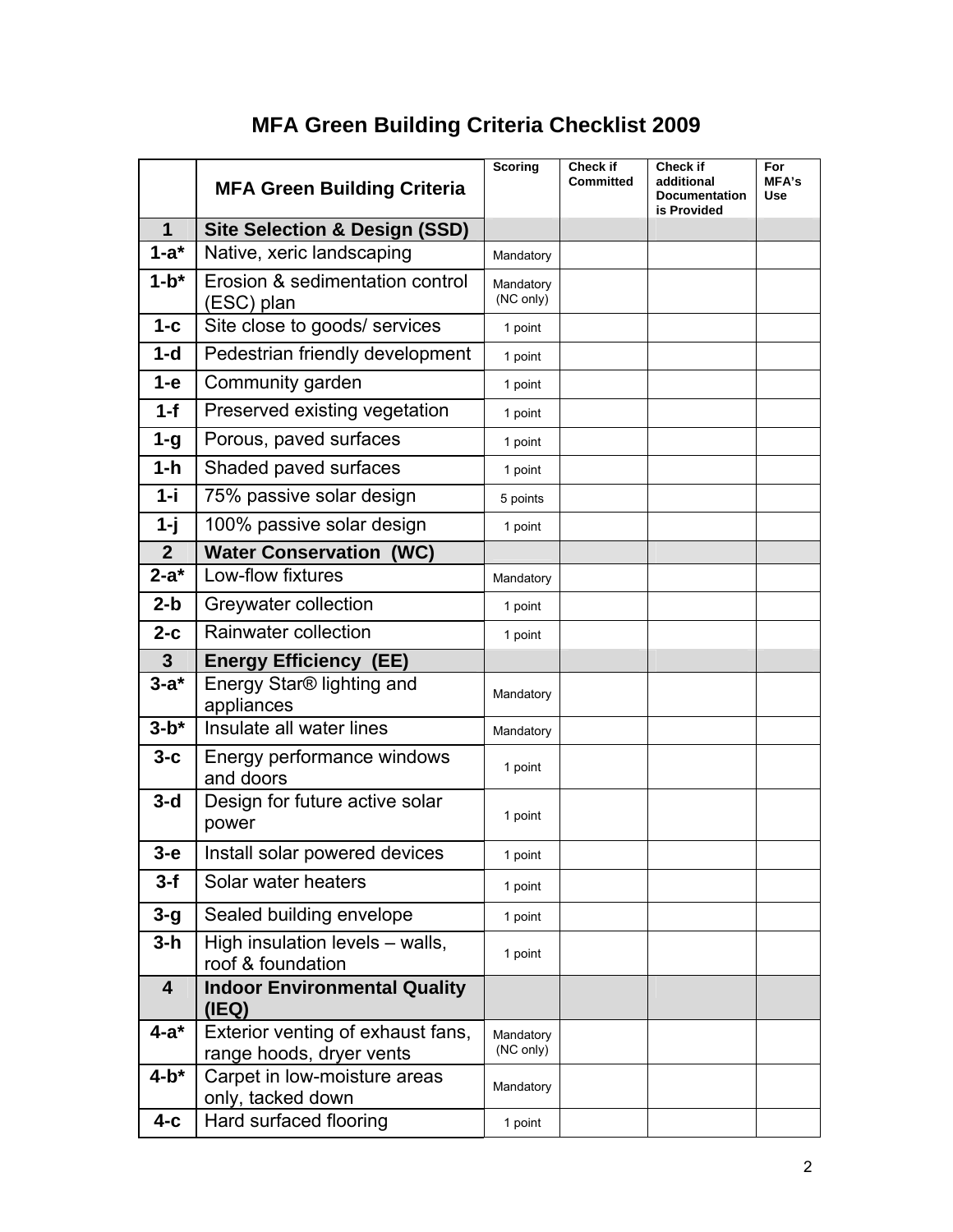|                | <b>MFA Green Building Criteria</b>                             | <b>Scoring</b>       | Check if<br><b>Committed</b> | Check if<br>additional<br><b>Documentation</b><br>is Provided | For<br><b>MFA's</b><br><b>Use</b> |
|----------------|----------------------------------------------------------------|----------------------|------------------------------|---------------------------------------------------------------|-----------------------------------|
| 4-d            | Low VOC materials                                              | 1 point              |                              |                                                               |                                   |
| 4-е            | Composite wood free of urea-<br>formaldehyde                   | 1 point              |                              |                                                               |                                   |
| $4-f$          | Non-Smoking Establishment                                      | 1 point<br>(NC only) |                              |                                                               |                                   |
| $5\phantom{1}$ | <b>Materials Beneficial to the</b><br><b>Environment (MBE)</b> |                      |                              |                                                               |                                   |
| $5-a^*$        | <b>Construction waste</b><br>management plan (WMP)             | Mandatory            |                              |                                                               |                                   |
| $5-b$          | <b>Recycled-content Material</b>                               | 1 point              |                              |                                                               |                                   |
| $5-c$          | Certified, salvaged or<br>engineered wood                      | 1 point              |                              |                                                               |                                   |
| $5-d$          | Local or regional materials                                    | 1 point              |                              |                                                               |                                   |
| 6              | <b>Operations &amp; Maintenance</b><br>(O&M)                   |                      |                              |                                                               |                                   |
| $6-a^*$        | <b>Owner Operations and</b><br>Maintenance (O&M) Plan          | Mandatory            |                              |                                                               |                                   |
| $6-b*$         | <b>Resident Operations and</b><br>Maintenance (O&M) Plan       | Mandatory            |                              |                                                               |                                   |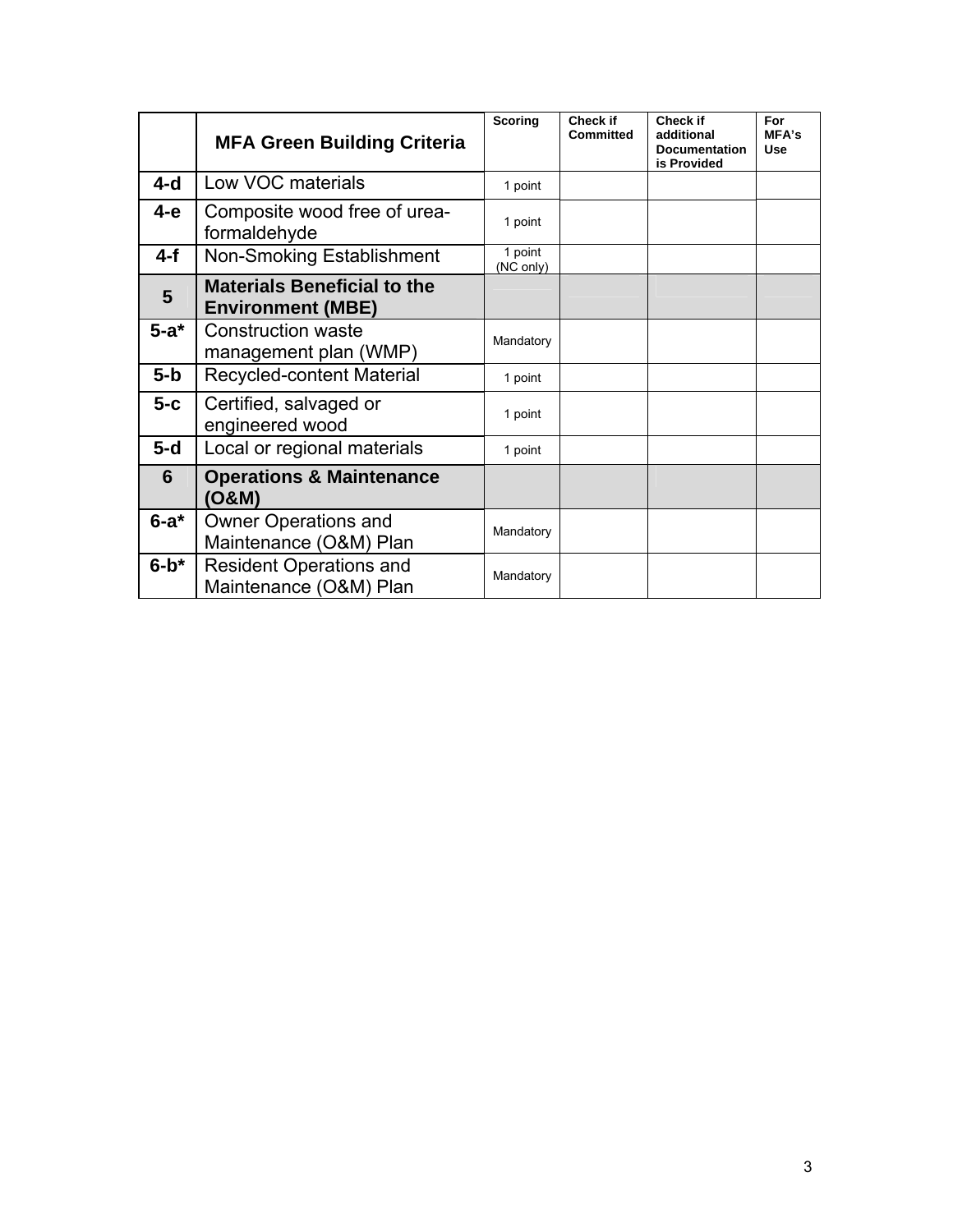# **1. Site Selection and Design (SSD)**

#### **\*1-a. Native, xeric landscaping**

Standard: Provide a landscaping plan using drought-tolerant species, native plants, and minimal lawn cover.

Intent: Conserve water and reduce the need for fertilizers and pesticides.

Documentation: Landscaping plan that shows planting materials to be used and their location to be planted.

# **\*1-b. Erosion and Sedimentation Control (ESC) plan**

Standard: Create and implement an erosion and sedimentation control (ESC) plan. This is mandatory for new construction only.

Intent: Minimize the loss of topsoil and infiltration of sedimentation into the storm water system during construction. The efficient disposal of materials reduces the environmental impact of building.

Documentation: Provide certification from the developer that an ESC will be completed prior to the start of construction. A copy of the plan will be required at carryover.

# **1-c. Close proximity to goods & services**

Standard: Locate development site within ½ mile of areas with a high concentration of commercial activity and reasonable walking distance of community services, such as retail, grocery, healthcare, permanent public transit stops.

Intent: Develop in pedestrian friendly locations that promote healthy life styles and alternate modes of transportation and utilize existing infrastructure.

Documentation: Provide map evidencing distances between site and services.

#### **1-d. Secure bike storage, ADA-compliant pathways, & pedestrian links to outside environment**

Standard: Provide secure bicycle storage, in addition to the bulk storage requirement of the MFA Design Guidelines, for at least 25% of all units. Storage should be covered, located in a well lighted area, visible from the residential units. Ensure that all pathways are compliant with the Americans with Disabilities Act (ADA), and provide a direct pedestrian link from the development to the outside environment.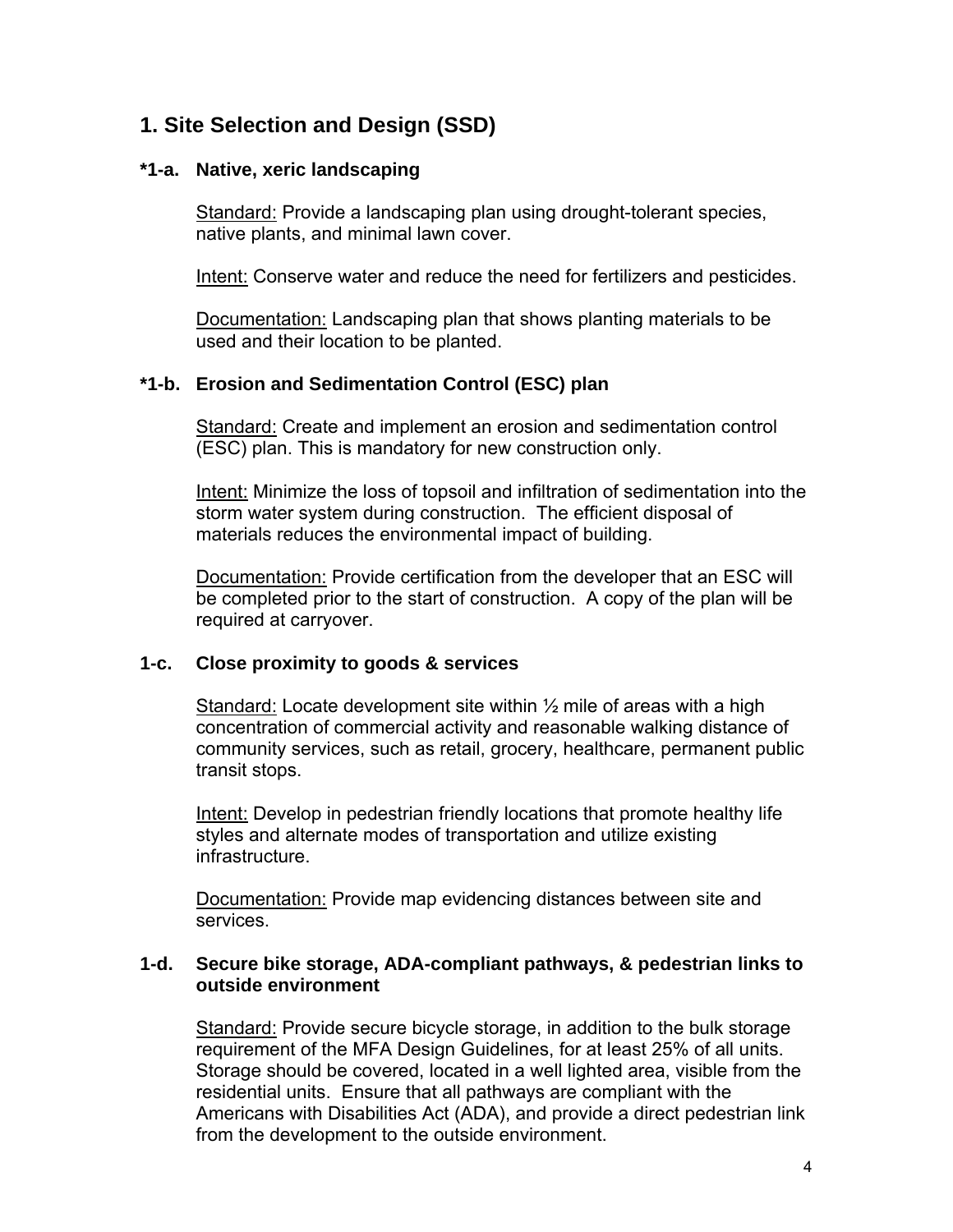Intent: Develop infrastructure to ensure pedestrian and cycling options for transportation and recreation.

Documentation: Evidence in Site Plan. Indicate what percentage of units have bicycle storage available.

#### **1-e. Community Garden**

Standard: Plan a community garden on-site.

Intent: Promote community development and self-sustainment.

Documentation: Provide evidence in landscaping and/or site plans.

### **1-f. Preservation of existing trees and vegetation**

Standard: Preserve existing trees and vegetation, except within 30 feet of buildings, driveways, solar access, areas cleared for food production or as required for grading & drainage.

Intent: Preserve mature trees and natural vegetation when possible.

Documentation: Provide pre-development and post-development plans highlighting trees and vegetation to be saved and/or relocated on-site.

# **1-g. Porous, paved surfaces**

Standard: Use porous, pavement for at least 15% of all footpaths, patios, parking areas and other paved common areas.

 Intent: Reduce the effect of heat islands within the site and assist in storm water infiltration and erosion control. Porous surfaces are well suited to use for footpaths, patios, and other common areas. For example, materials may include permeable concrete/pavement, brick, stone, gravel, or other manufactured products.

 Documentation: Product list identifying porous paving product. Evidence on site plan indicating percentage of surfaces to be paved with porous materials (calculated using square footage of porous paved surfaces divided by total square footage of paved surfaces) and locations where porous paving materials will be used.

# **1-h. Shaded paved surfaces**

Standard: Shade at least 25% of all hardscape-paved surfaces with vegetation. Areas shaded by carports will not qualify.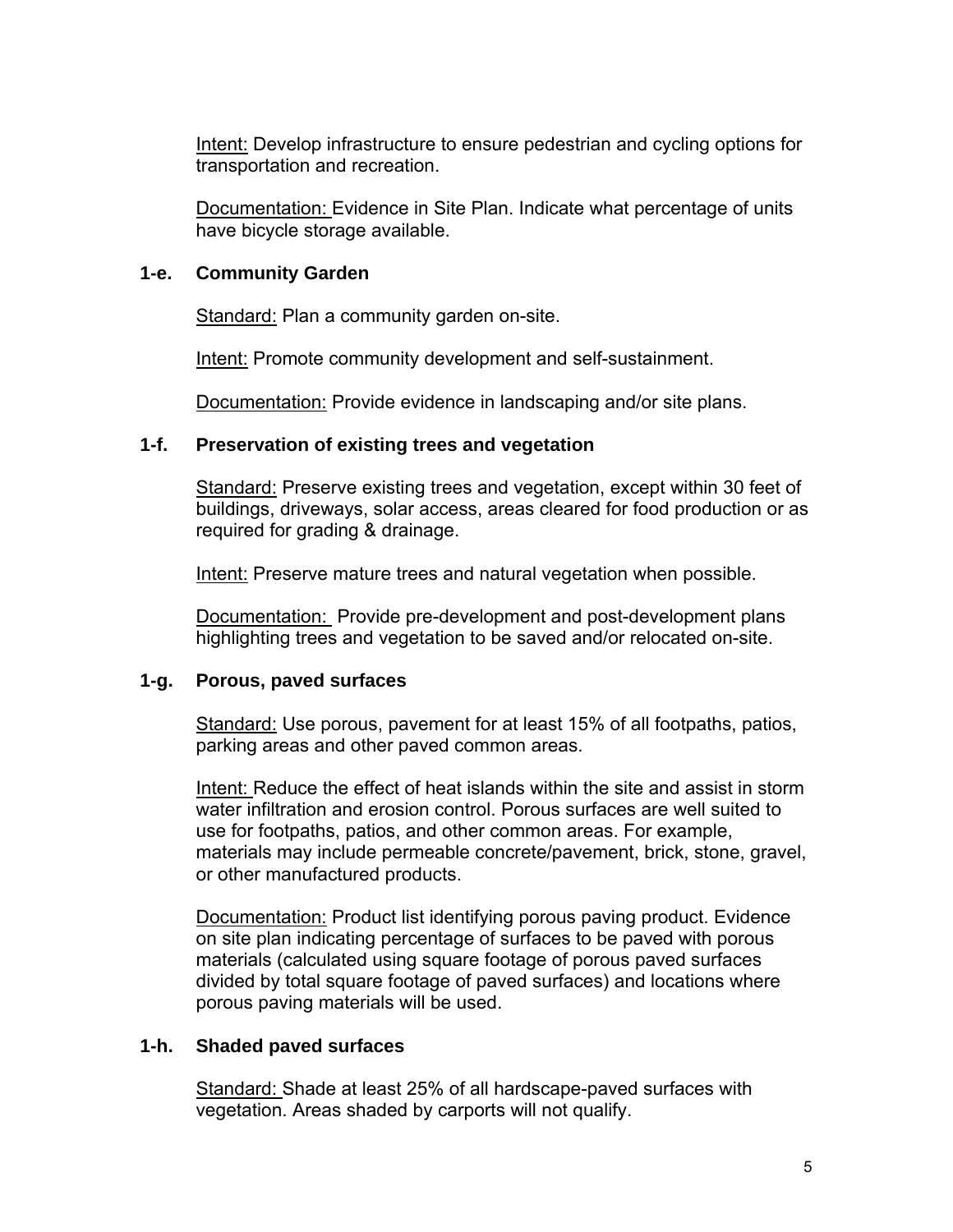Intent: Reduce the effect of heat islands within the site.

 Documentation: Scaled Site Plan with North arrow, and landscaping plan with plant list specifying type of trees to be planted, their locations and total percentage of hardscapes shaded by vegetation.

# **1-i Passive Solar Design in at least 75% of units**<sup>1</sup>

Standard: Provide at least 75% of all units with passive solar design components specified here.

Intent: A building's orientation and the materials and design of a building's wall systems can determine how effectively solar energy can be employed for energy savings. It is therefore important to choose design elements that utilize solar energy in the most efficient way, in order to maximize solar heating potential in the heating season and minimize solar gains in the cooling season. Such passive solar design elements include the following:

- proper orientation to maximize solar access and cross ventilation;
- optimal window sizing and placement to utilize solar energy for heating and lighting;
- proper shading by means of natural vegetation or calculated roof overhangs or awnings;
- sufficient thermal mass in floors, interior walls, fireplaces and bancos to maximize heat absorption and storing;
- adequate insulation in the walls, roof, and foundation of a building to resist heat loss in the cooler months and heat gain in the warmer months.

According to the New Mexico Solar Energy Association (www.nmsea.org), a well-designed passive solar home in New Mexico can save about 80% in energy costs compared to an average home that is not designed according to passive solar principles.

Requirements: Utilize the following passive solar design components:

- South-facing windows should be oriented no more than 25 degrees east or 15 degrees west of true south (accounting for declination). Orientation within 5 degrees of south is ideal, and orientation within 15 degrees of south is nearly as effective.
- In order to avoid obstructing solar gain, no structures, including fences, should be located within 10 feet, no one-story structures within 17 feet, and no two-story structures within 40 feet of the south wall. Additionally, no significant obstructions should be placed within 25 degrees above south-facing windows (from the bottom of the feature) or within 45 degrees horizontal from the east and west edges of the south-facing window features.

 $\overline{a}$ 

<sup>1</sup> Projects satisfying Optional Criterion 1-i will receive 5 points.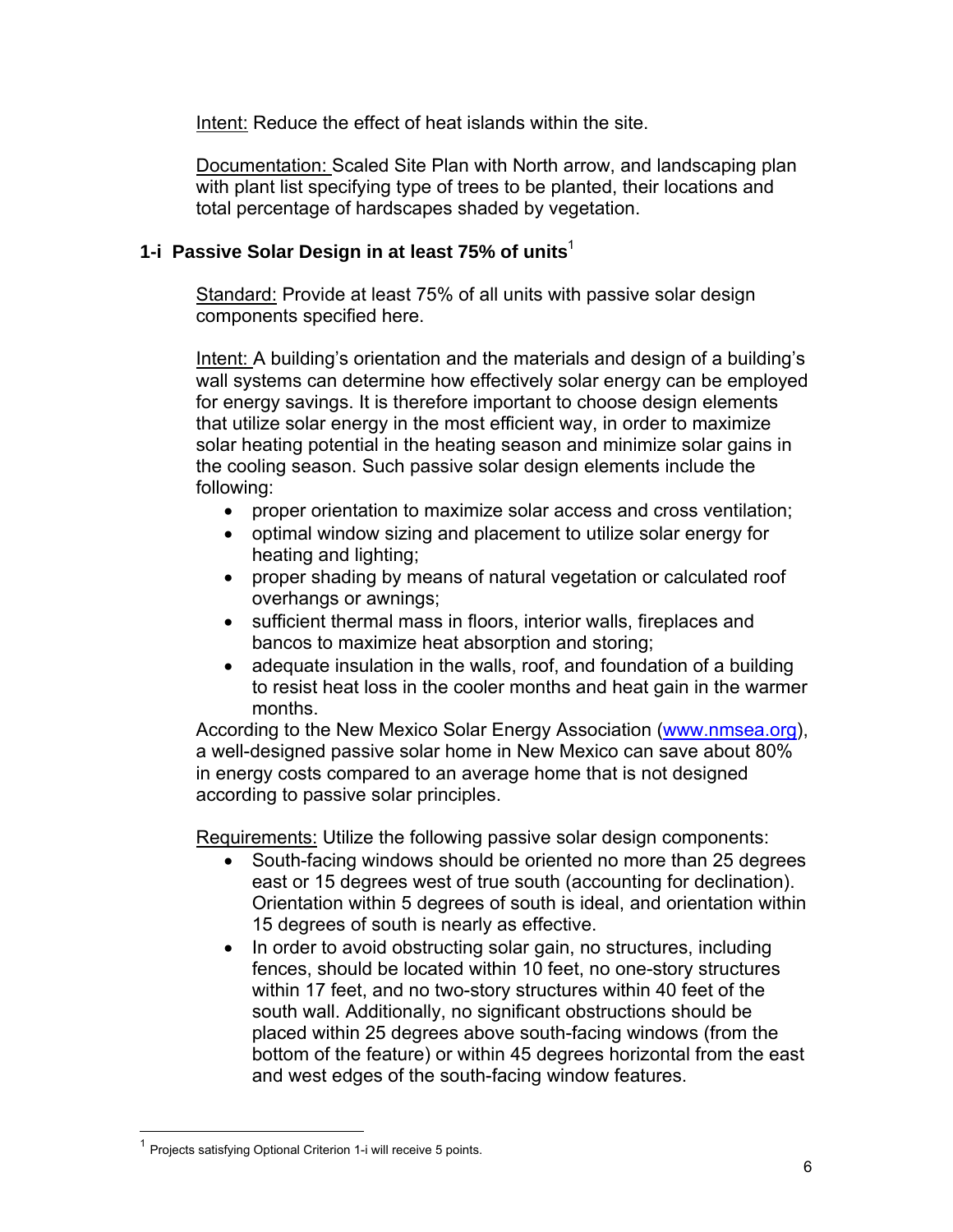• Provide "extra" thermal mass, exceeding the minimum thickness for mass wall allowance provided in the New Mexico Energy Conservation Code, in floors and/or interior walls that are directly lit by south-facing windows. Thermal mass should be in the form of brick, concrete slab or masonry, tile, or adobe – light-colored on walls and dark-colored on floors. Associated south-facing windows should be at least 7% and no more than 12% of the floor area of the solar heated room. -OR- If no "extra" thermal mass is added, south-facing windows should be larger than

3% and no more than 7% of the floor area of the solar heated room. South-facing windows should account for a total of no more than 20% of the total floor area of the building.



- Provide calculated overhangs for south facing windows, such that the dimensions of the overhang accommodate sun angles of 36 degrees and 73 degrees, as shown to the right.
- Minimize the number and size of north-, east- and west-facing windows, especially those facing southwest (>30 degrees west of south). West windows should be no larger than 2% of the floor area of the room, unless shading is used to prevent overheating. North and East windows should be no larger than 4% of the floor area of the respective rooms. The total of north-, east- and west-facing windows should not exceed 12% of the total heated floor area of the building.
- Provide shading for east- and west-facing windows to prevent summer solar gains. Shading can take the form of trees or other landscaping elements, calculated roof overhangs, or other shading devices, such as awnings, blinds, shutters, or vertical louvers.
- Certified, energy-efficient, thermal pane windows should be used throughout the building.
- Insulation levels in the roofs, floors, and walls should exceed those required by the New Mexico Energy Conservation Code (http://www.emnrd.state.nm.us/ecmd/Codes/buildingcodes.htm).

Documentation: Minimally provide the following documentation:

- Scaled Site Plan with North arrow. For typical units, show various solar orientations with more than one north arrow, as necessary. Indicate proposed solar orientation, window sizing and placement, wall systems (showing materials, massing, and insulation), and shading.
- Landscaping plan with plant list specifying type of tree(s) to be planted, specifying their locations.
- Scaled Building Elevations that evidence the actual size of overhangs.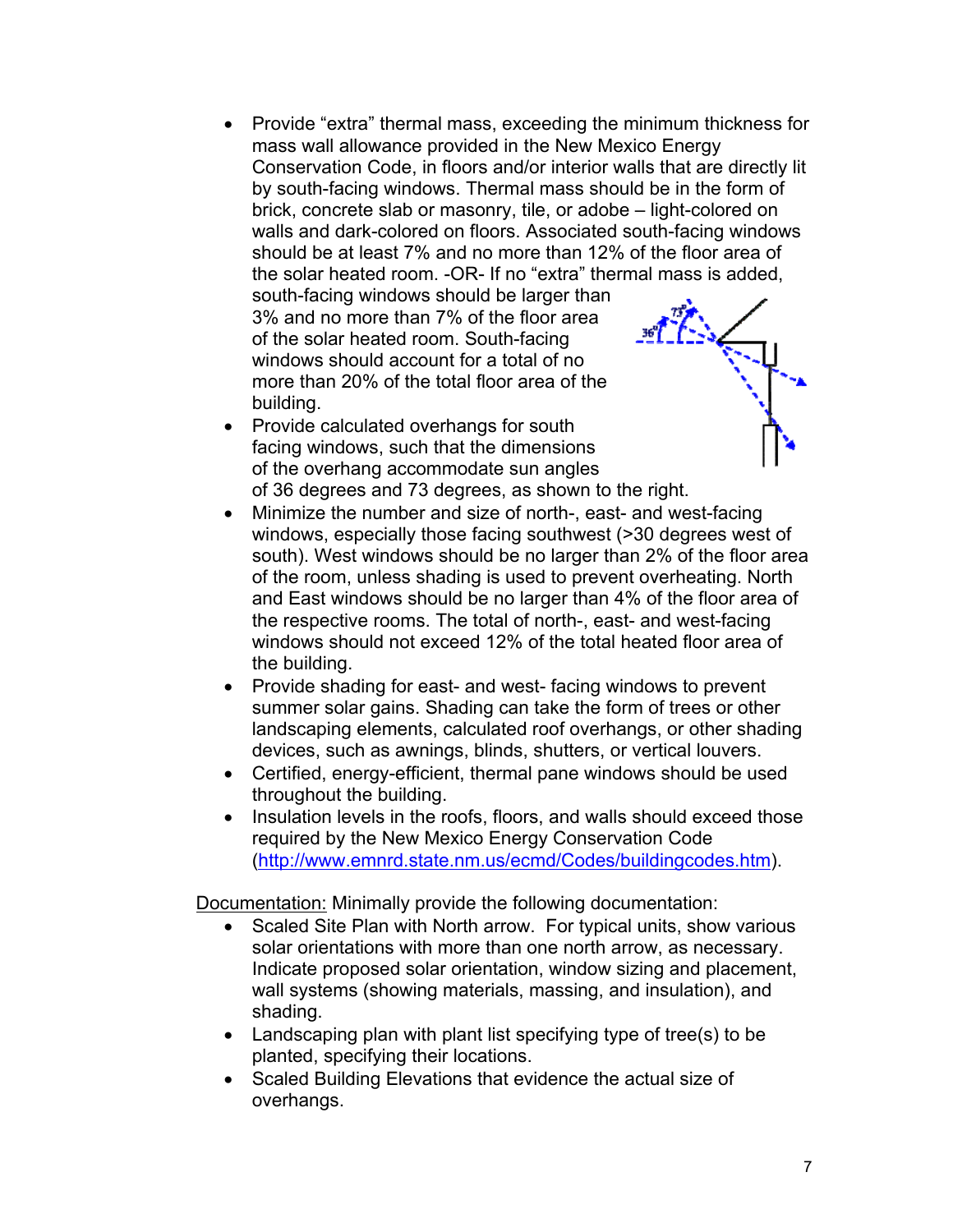- Floor Plans of entire unit mix, indicating percentage floor area of south-facing windows and north-, east- and west-facing windows (N+E+W).
- Worksheets provided in the New Mexico Energy Conservation Code for passive solar heating, mass wall allowance, and insulation R-values.

# **1-j**. **Passive Solar Design in 100% of units.**

Standard: Provide 100% of all units with the passive design components specified in 1-i above.

Documentation: Minimally provide the following documentation:

- Scaled Site Plan with North arrow. For typical units, show various solar orientations with more than one north arrow, as necessary. Indicate proposed solar orientation, window sizing and placement, wall systems (showing materials, massing, and insulation), and shading.
- Landscaping plan with plant list specifying type of tree(s) to be planted, specifying their location.
- Scaled Building Elevations that evidence the actual size of overhangs.
- Floor Plans of entire unit mix, indicating percentage floor area of south-facing windows and north-, east- and west-facing windows  $(N+E+W)$ .
- Worksheets provided in the New Mexico Energy Conservation Code for passive solar heating, mass wall allowance, and insulation R-values.

# **2. Water Conservation (WC)**

# **\*2-a. Low-flow fixtures**

Standard: Replace existing fixtures or newly install low-flow fixtures with the following specifications: 1.6 gallons-per-flush toilets, 2.0 gallons-perminute showerheads, 1.5 gallons-per-minute kitchen faucets, 1.0 gallonsper-minute bathroom faucets.

 Intent: Reduce utility costs and conserve water by minimizing indoor water use.

Documentation: Provide product lists, and evidence in specifications.

#### **2-b. Greywater harvesting**

Standard: Create and implement a greywater recycling system with on-site retention for non-potable water reuse.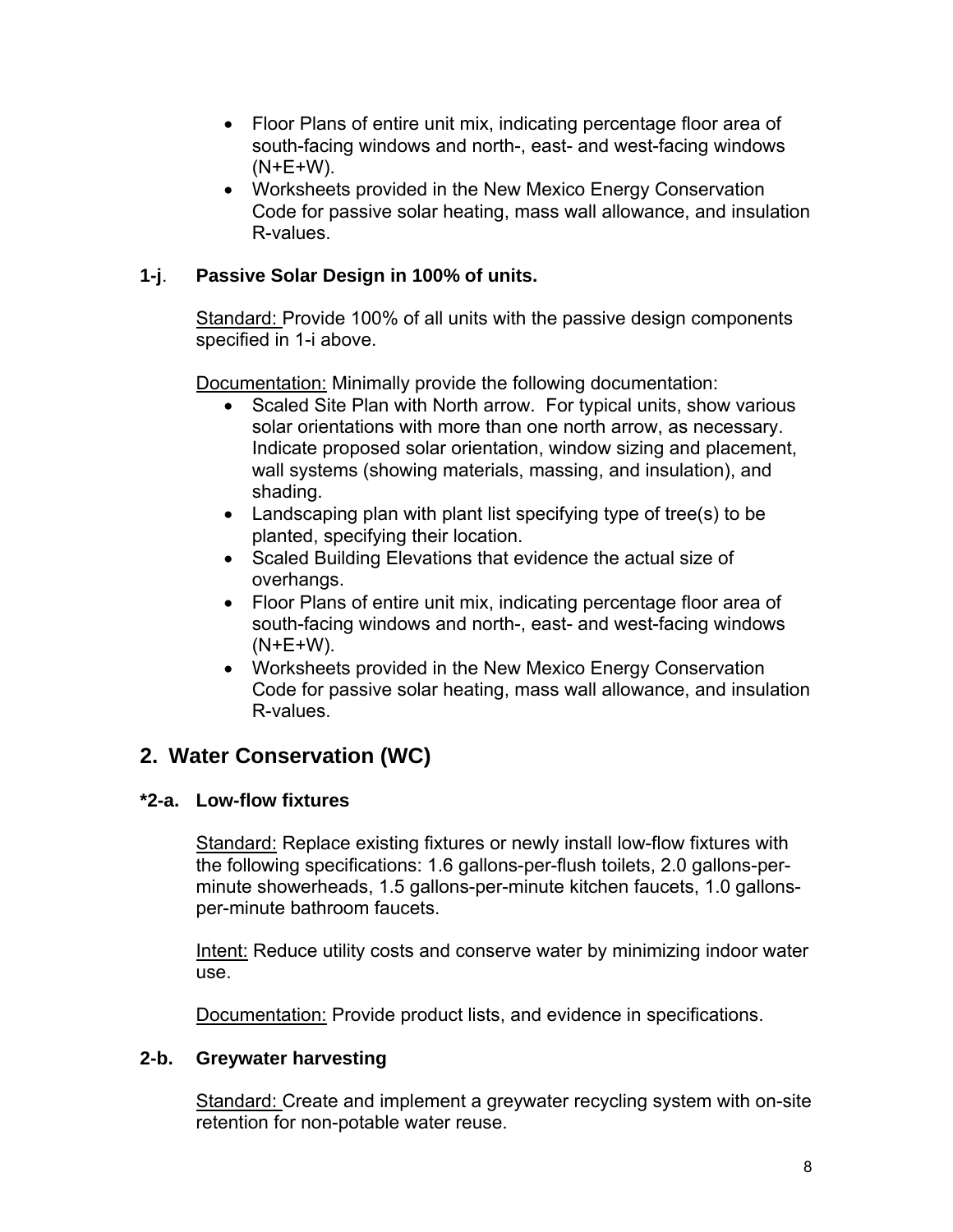Intent*:* Reduce utility costs and conserve water by reducing potable water use.

 Documentation: Site plan evidencing greywater collection system, and product list.

#### **2-c. Rainwater harvesting**

Standard: Create and implement a rainwater collection system with on-site retention for non-potable water irrigation.

 Intent*:* Reduce utility costs and conserve water by reducing potable water use on outdoor plantings.

 Documentation: Landscaping and/or site plan evidencing rainwater collection system, and product list.

# **3. Energy Efficiency (EE)**

### **\*3-a. Energy Star**® **lighting systems**

Standard: Install Energy Star® lighting systems and appliances. Provide evidence that the water heaters' energy factor (EF) equate to or exceed the Energy Star® recommended levels.

Intent: Conserve energy, reduce utility costs, and enhance comfort.

Documentation: Product list evidencing Energy Star® label. Provide EF for water heaters. New construction projects must provide Energy Star® qualified compact fluorescent light (CFL) bulbs. Rehabilitation projects should replace all interior and exterior light bulbs with Energy Star® qualified CFL bulbs.

#### **\*3-b. Insulate all water lines, hot and cold**

Standard: Insulate all water lines, hot and cold. Rehabilitation projects should meet this to the extent possible by insulating all exposed water lines or insulating that will be exposed during the course of the rehabilitation.

Intent: Conserve energy, reduce utility costs, and enhance comfort.

 Documentation: Provide installation instructions evidencing such and reference in specifications.

#### **3-c. Energy-efficient, high performance windows and doors**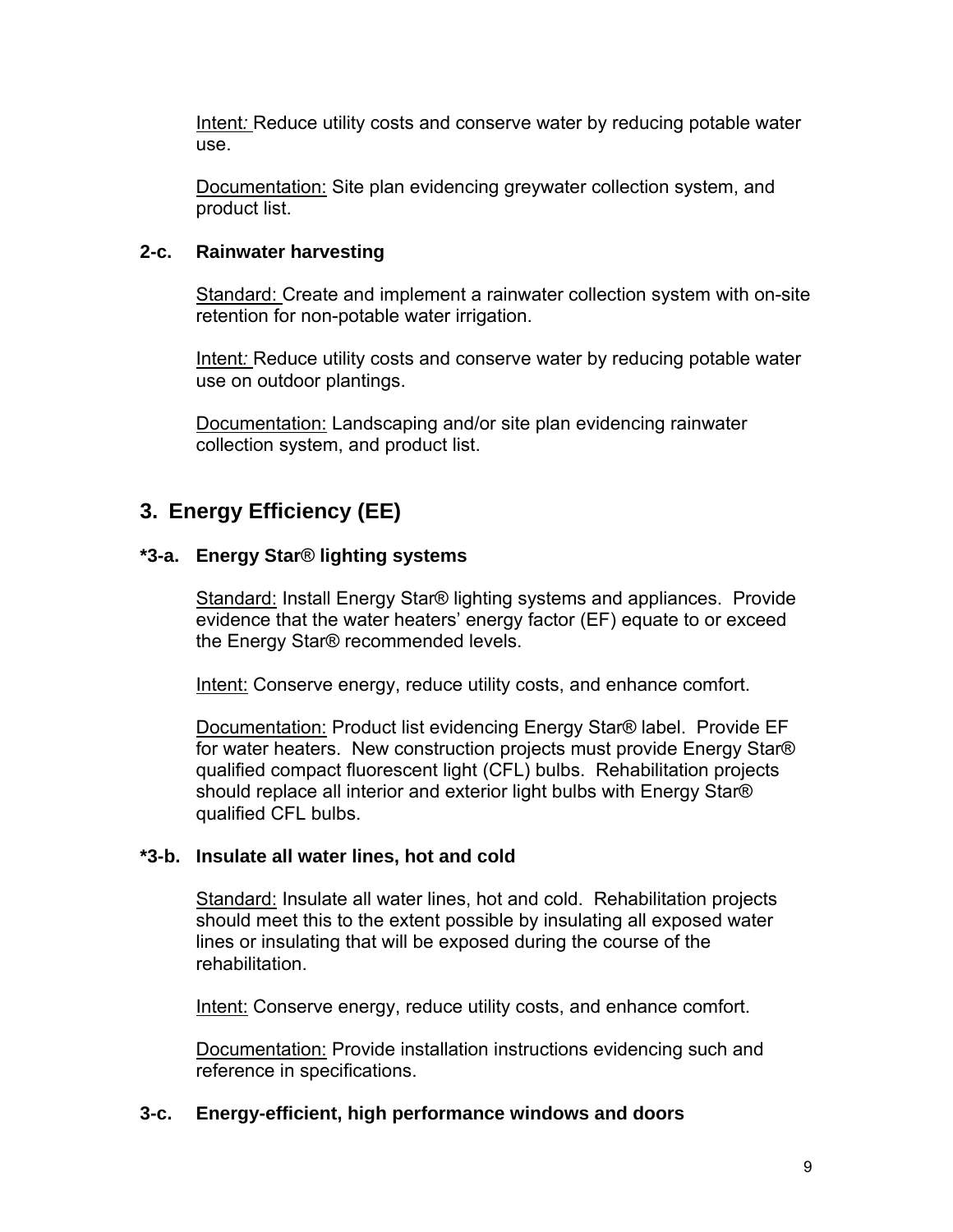Standard: Install windows, skylights, and exterior doors that meet or exceed ENERGY STAR's minimum National Fenestration Rating Council (NFRC) ratings for U-Factor and Solar Heat Gain Coefficient (SHGC) for the particular geographic region.<sup>2</sup> New Mexico's counties fall into three of the eight Climate Zones specified by the International Energy Conservation Code, on which these standards are based (See 2006 IECC Climate Zone table below). $3$ 

| <b>2006 IECC</b>       | <b>New Mexico</b>                                                                                                                       |  |  |
|------------------------|-----------------------------------------------------------------------------------------------------------------------------------------|--|--|
| <b>Climate Zone</b>    | <b>Counties</b>                                                                                                                         |  |  |
| CZ3                    | Chaves, Dona Ana, Eddy, Hidalgo, Lea, Luna,                                                                                             |  |  |
| (South/Central)        | Otero                                                                                                                                   |  |  |
| C74<br>(North/Central) | Bernalillo, Curry, De Baca, Grant, Guadalupe,<br>Lincoln, Quay, Roosevelt, Sierra, Socorro,<br>Union, Valencia                          |  |  |
| CZ5<br>(Northern)      | Catron, Cibola, Colfax, Harding, Los Alamos,<br>Mckinley, Mora, Rio Arriba, San Juan, San<br>Miguel, Sandoval, Santa Fe, Taos, Torrance |  |  |

| <b>Element</b>                               | <b>Specifications</b>                                                                                                                               |
|----------------------------------------------|-----------------------------------------------------------------------------------------------------------------------------------------------------|
| 2.1a<br>Windows and<br><b>Exterior Doors</b> | • CZ3: U-factor $\leq$ 0.40 and SGHC $\leq$ 0.40;<br>• CZ4: U-factor $\leq$ 0.40 and SGHC $\leq$ 0.55;<br>• CZ5: U-factor $\leq$ 0.35 and any SGHC. |
| 2.1 <sub>b</sub><br><b>Skylights</b>         | • CZ3: U-factor $\leq$ 0.60 and SGHC $\leq$ 0.40;<br>• CZ4: U-factor $\leq$ 0.60 and SGHC $\leq$ 0.40;<br>• CZ5: U-factor $\leq$ 0.60.              |

Intent: Conserve energy, reduce utility costs, and enhance comfort.

Documentation: Provide a scaled site plan with north arrow, indicating location of all windows, exterior doors and skylights, and provide product list identifying compliance with required standards.

#### **3-d. Solar-ready design**

1

Standard: Provide building accommodations, including orientation, design, wiring, and unobstructed roof area (200 sf minimum) to allow the installation of active solar energy in the future.

Intent: Make active use of renewable energies to reduce both utility costs and environmental impacts of energy production.

 $2$  "Residential Windows, Doors, and Skylights Key Product Criteria," ENERGY STAR website, URL: http://energystar.gov/index.cfm?c=windows\_doors.pr\_crit\_windows.

 $3$  More information on the International Energy Conservation Code Climate Zones can be found at URL: http://resourcecenter.pnl.gov/cocoon/morf/ResourceCenter/article/1420.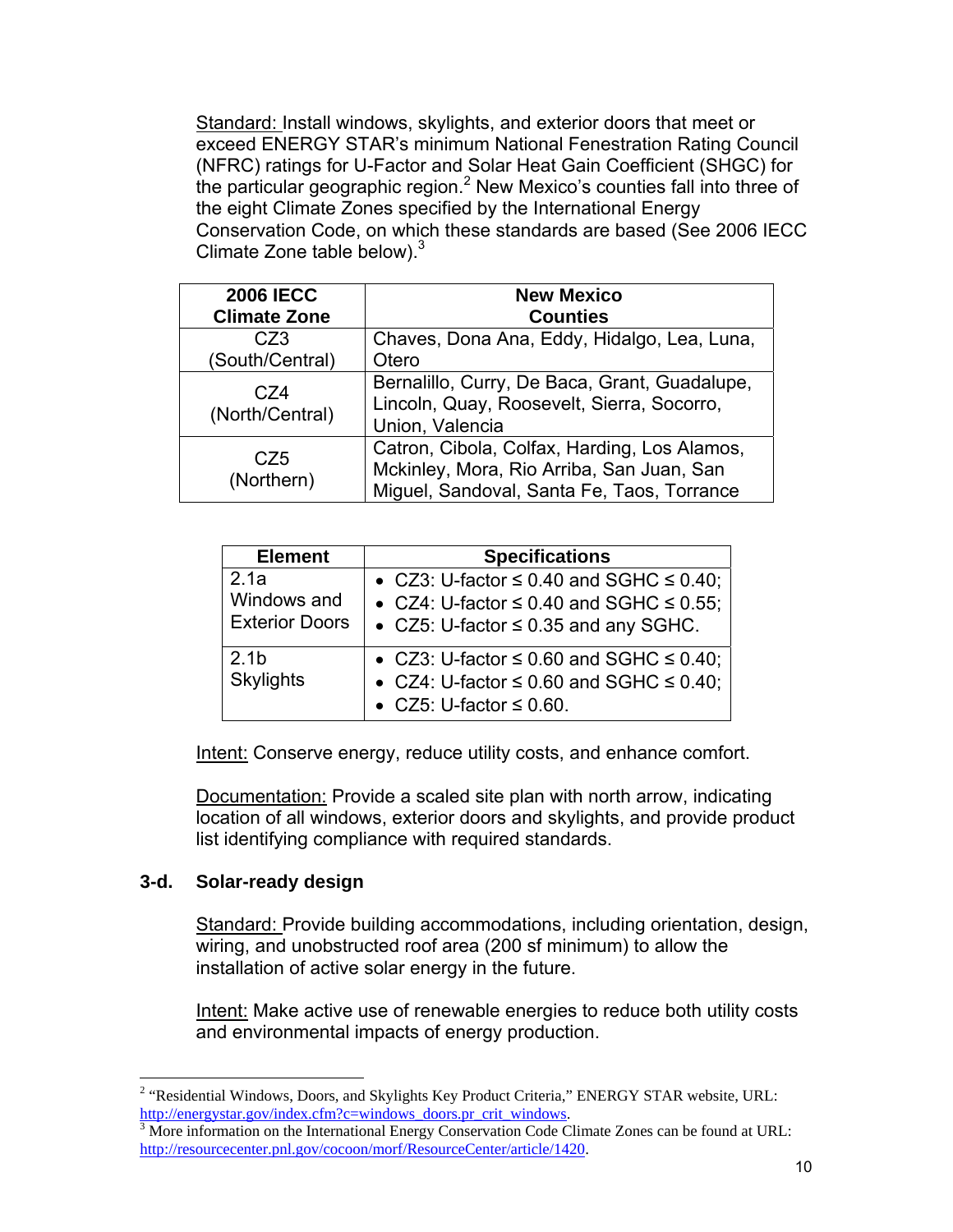Documentation: Provide scaled site plan with North arrow, indicating building orientation and detailing both the design elements that would accommodate future active solar use and the products to be used.

#### **3-e. Solar power**

Standard: Utilize active solar energy by installing solar powered devices, receive points for both 3d and 3e.

Intent: Make active use of renewable energies to reduce both utility costs and environmental impacts of energy production.

Documentation: Provide cut sheets highlighting products to be used and scaled site plan indicating building orientation and location(s) where solar devices will be installed.

### **3-f. Solar hot water heating**

Standard: Install solar water heating system for common hot water needs.

Intent: Make active use of renewable energies to reduce both utility costs and environmental impacts of energy production.

Documentation: Evidence installation on plans and specifications. Provide product information in specifications.

# **3-g. Sealed building envelope**

Standard: Properly seal the building envelope to reduce air infiltration and leakage. For example, tighten the seals around windows and doors, seal all plumbing and electrical conduit openings, caulk around windows and under headers and sills, seal openings into attics or crawlspaces with taped polyethylene covered with insulation, and other measures.

 Intent: Ensure that building envelopes are adequately sealed to reduce air infiltration and leakage.

 Documentation: Provide installation instructions evidencing such measures and reference in specifications.

# **3-h. High levels of insulation in walls, roof and foundation**

Standard: Install high levels of insulation in the exterior walls, ceilings/attic/roof, and floors/slab foundation, raising the R-value of the building envelope and helping to minimize heat flow, in the form of heat loss in the winter and heat gain in the summer. Minimum R-value for insulation used will vary depending upon the region of New Mexico (See 2006 IECC Climate Zone table above for regional zone designation).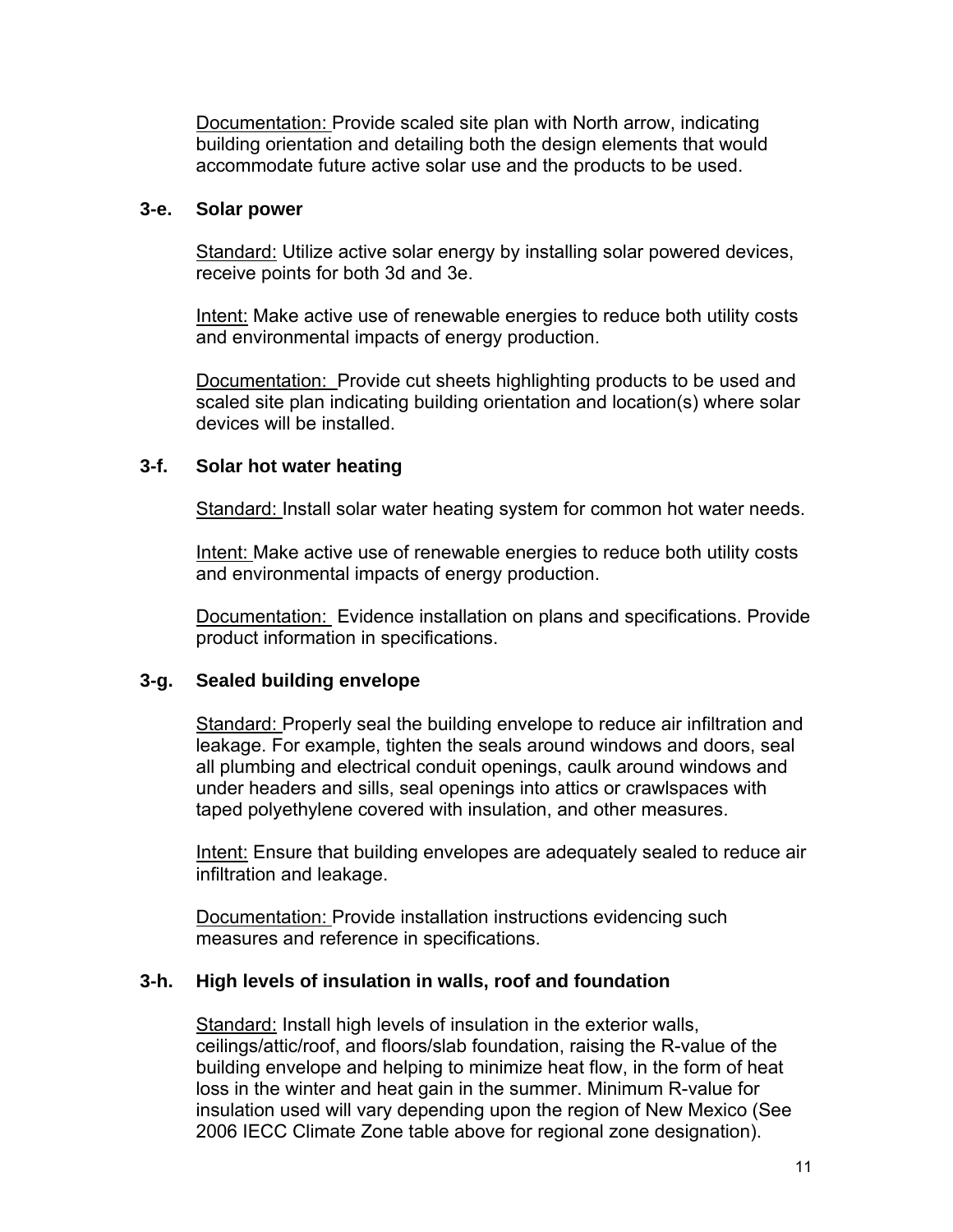| <b>Element</b>                    | <b>Specifications</b>            |
|-----------------------------------|----------------------------------|
| 2.3a                              | • CZ3: ≥ 30 R-value <sup>4</sup> |
| Ceiling/Attic/ Roof Insulation    | $\bullet$ CZ4: ≥ 38 R-value      |
|                                   | $CZ5: \geq 38$ R-value           |
| 2.3 <sub>b</sub>                  | • CZ3: ≥ 13 R-value              |
| Wood Frame Wall Insulation        | $CZ4: \geq 13$ R-value           |
|                                   | $CZ5: \geq 19$ R-value           |
| 2.3c                              | $CZ3: \geq 0$                    |
| <b>Slab Foundation Insulation</b> | • CZ4: ≥ 10 R-value              |
| (at 2 feet depth)                 | $CZ5: \geq 10$ R-value           |

Intent: Proper insulation will not only increase comfort in the home but also reduce heating and cooling costs year-round.

Documentation: Provide scaled cross-sections indicating insulation systems used and R-values.

# **4. Indoor Environmental Quality (IEQ)**

 $\overline{a}$ 

#### **\*4-a. Exhaust fans, range hoods, and dryer vents vented to outside**

Standard: All bathroom exhaust fans, range hoods (on all stoves), and dryer vents must vent directly to the outdoors and meet ASHRAE 62.2- 2004, in order to control moisture and other air contaminants. Mandatory for new construction only.

Intent: Provide living spaces that enhance resident health and comfort by reducing or eliminating toxic materials and increasing air quality.

Documentation: Provide product list showing compliance with Energy Star® specifications. Highlight in specifications, evidence on plans.

#### **\*4-b. Carpet used only in low-moisture areas and tacked down**

Standard: If carpet is used it must not be installed in high moisture areas including; entryways, bathrooms, kitchens, and laundry areas. Installation of carpet must be tacked down, cannot be glued.

Intent: Provide living spaces that enhance resident health and comfort by reducing or eliminating toxic materials and increasing air quality.

Documentation: Provide product list specifying products to be used. Provide installation instructions. Show on floor plan where carpet is to be installed.

<sup>&</sup>lt;sup>4</sup> R-values are for insulation only, not whole wall, and are derived from ENERGY STAR Builder Option Package standards for climate zones (http://www.energystar.gov/index.cfm?c=bop.pt\_bop\_newmexico).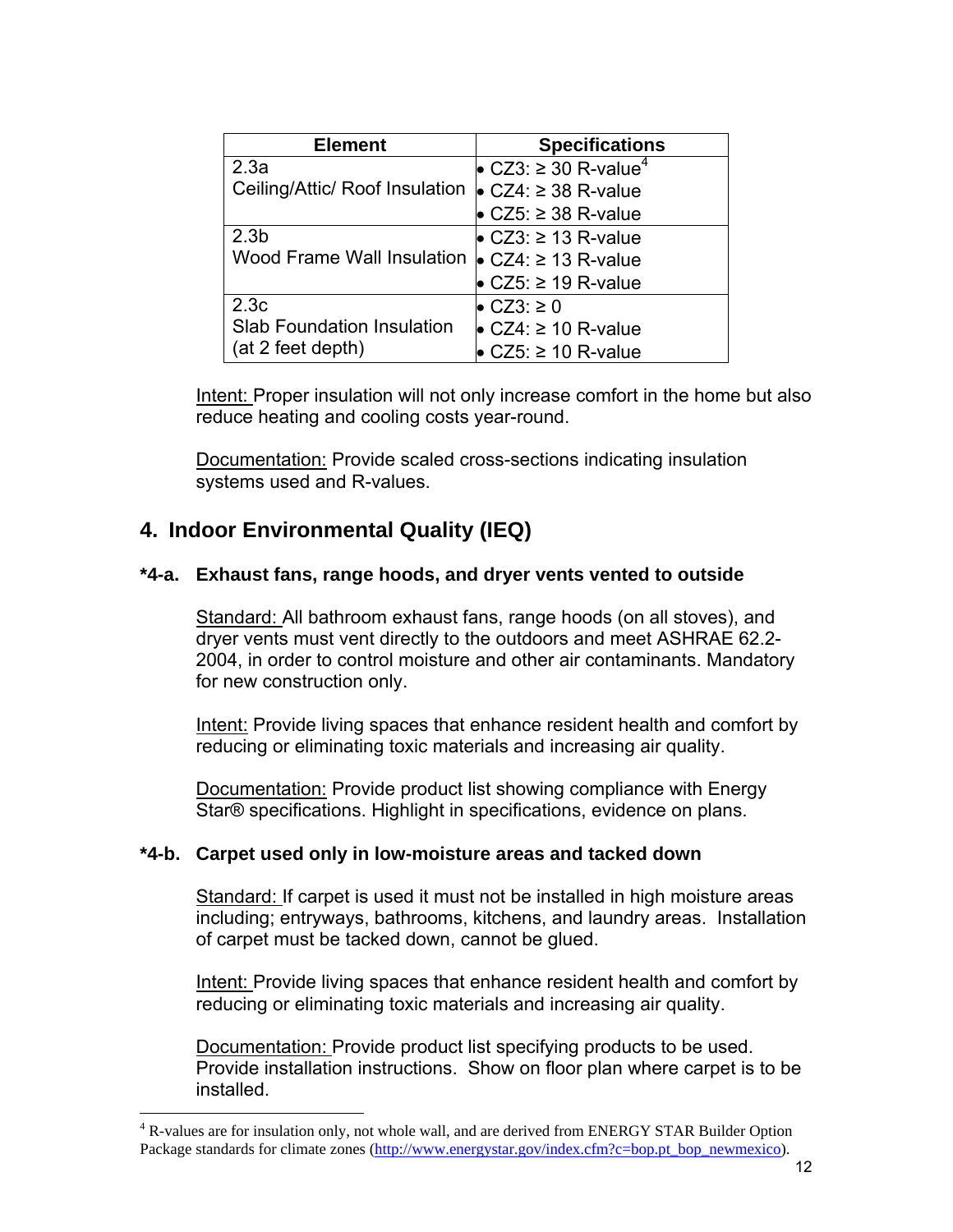#### **4-c. Hard-surfaced, resilient flooring**

Standard: Install *only* hard-surfaced, resilient flooring in order to avoid the collection of dust and other allergens that occur in carpet.

Intent: Provide living spaces that enhance resident health and comfort by reducing or eliminating toxic materials and increasing air quality.

Documentation: Provide product list specifying product to be installed. Highlight in specifications.

#### **4-d. Low-VOC materials**

Standard: Use certified Low-VOC (volatile organic compounds) materials such as paints, primers, sealants, and adhesives. Green Seal is an excellent resource.

Intent: Provide living spaces that enhance resident health and comfort by reducing or eliminating toxic materials and increasing air quality.

Documentation: Provide product list and description of materials to be used including VOC levels.

#### **4-e. Composite wood free of urea-formaldehyde**

Standard: Use composite wood only if free of urea formaldehyde. Particleboard and medium density fiberboard (MDF) shall be certified compliant with ANSI A208.1 and A208.2, respectively.

Intent: Provide living spaces that enhance resident health and comfort by reducing or eliminating toxic materials and increasing air quality.

Documentation: Documentation that the ANSI standards will be met. Evidence that this requirement is part of the specifications for subcontractor submittals.

#### **4-f**. **Non-smoking establishment**

Standard: Provide a NON-Smoking establishment, designate an outdoor smoking area at least twenty feet away from all entryways and communal outdoor spaces.

Intent: Provide living spaces that enhance resident health and comfort by reducing or eliminating toxic materials and increasing air quality.

Documentation: Provide an example of a non-smoking policy tenant agreement that will be part of the lease-up process. Also, show where the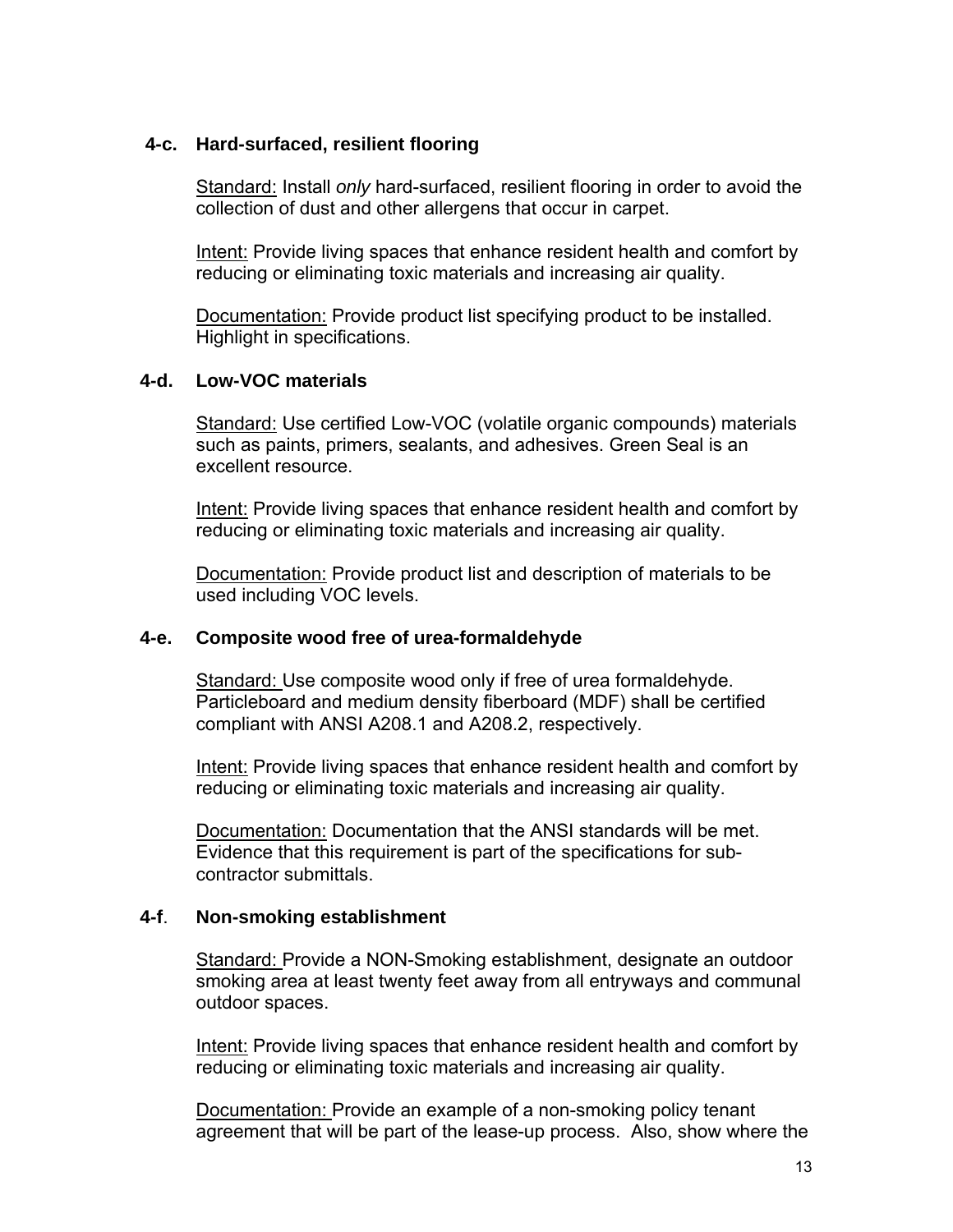designated smoking areas will be located on the site plan. This category is not applicable for rehabilitation projects.

# **5. Materials that Benefit the Environment (MBE)**

# **\*5-a. Construction waste management plan (WMP)**

Standard: Develop and implement a construction waste management plan (WMP), evidence that the contractor is obligated to follow the plan and will communicate to all persons working on the job site.

Intent: Reduce construction waste material going to landfills.

Documentation: Provide Certification that a WMP will be created and implemented. A copy of the plan will be required at carryover.

# **5-b. Recycled-content materials**

Standard: Ensure that at least 5% of all construction materials have recycled content.

 Intent: Use resources efficiently, and reduce the impact of producing new materials.

Documentation: Provide product information in specifications, and provide calculations evidencing the percentage of recycled content materials of overall construction materials by weight. Calculations must be made as follows:<sup>5</sup>

- To find the value of recycled content for a given product, multiply the recycled content percentage by weight (post-consumer or postindustrial) by the value of the product.
- Add up the values of recycled content for all materials and furnishings.
- Divide this sum by the total value of the materials for the project.

# **5-c. Certified, salvaged or engineered wood**

Standard: Use at least 25% wood products (measured in dollar value) that are certified according to the Forest Stewardship Council (FSC), salvaged from other buildings, or engineered framing materials.

Intent: Use resources efficiently and responsibly.

Documentation: Provide the following calculation: divide the sum of the dollar value of all certified, salvaged or engineered wood products by the

<sup>1</sup>  $5$  This calculation is based on the method used in the Enterprise Green Communities Criteria (v.3.0).